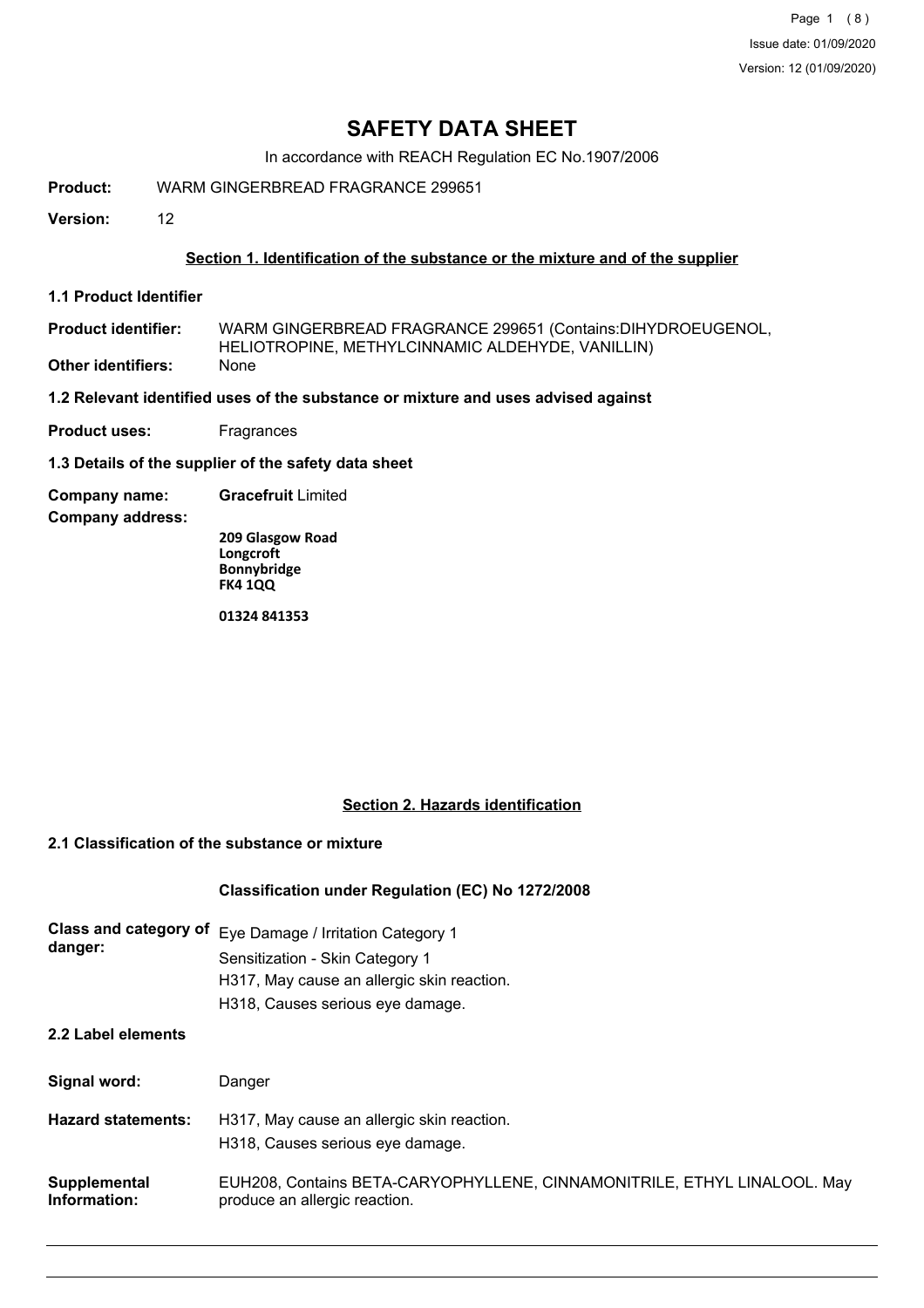Page 2 (8) Issue date: 01/09/2020 Version: 12 (01/09/2020)

# **SAFETY DATA SHEET**

In accordance with REACH Regulation EC No.1907/2006

**Product:** WARM GINGERBREAD FRAGRANCE 299651

**Version:** 12

**Precautionary statements:**

P272, Contaminated work clothing should not be allowed out of the workplace.

P280, Wear protective gloves/eye protection/face protection.

P302/352, IF ON SKIN: Wash with plenty of soap and water.

P305/351/338, IF IN EYES: Rinse cautiously with water for several minutes. Remove contact lenses, if present and easy to do. Continue rinsing.

P310, Immediately call a POISON CENTER or doctor/physician.

P333/313, If skin irritation or rash occurs: Get medical advice/attention.

P363, Wash contaminated clothing before reuse.

P261, Avoid breathing vapour or dust.

P501, Dispose of contents/container to approved disposal site, in accordance with local regulations.



### **Section 3. Composition / information on ingredients**

# **3.2 Mixtures**

### **Contains:**

| <b>Name</b>                           | <b>CAS</b>              | <b>EC</b>               | <b>REACH Registration</b><br>No. | $\%$        | <b>Classification for</b><br>(CLP) 1272/2008                  |
|---------------------------------------|-------------------------|-------------------------|----------------------------------|-------------|---------------------------------------------------------------|
| <b>IDIHYDROEUGENOL</b>                | 2785-87-7               | 220-499-0               |                                  | $5 - 10%$   | ISCI 2-EDI 1-SS 1B-<br>STO-SE 3(RI);H315-<br>H317-H318-H335,- |
| <b>VANILLIN</b>                       | 121-33-5                | 204-465-2               |                                  | $5 - 10%$   | IEDI 2:H319.-                                                 |
| <b>IMETHYLCINNAMIC</b><br>ALDEHYDE    | 101-39-3                | 202-938-8               |                                  | $5 - 10%$   | SS 1B:H317.-                                                  |
| <b>HELIOTROPINE</b>                   | 120-57-0                | 204-409-7               |                                  | $1 - 5%$    | SS 1B:H317.-                                                  |
| <b>JANISALDEHYDE</b>                  | 123-11-5                | 204-602-6               |                                  | $1 - 5%$    | EH C3, H412,-                                                 |
| <b>IETHYL</b><br><b>HYDROXYPYRONE</b> | 4940-11-8               | 225-582-5               |                                  | $1 - 5%$    | ATO 4:H302 -                                                  |
| <b>IETHYL LINALOOL</b>                | 10339-55-6              | 233-732-6               | 01-2119969272-32-xxxx            | $0.1 - 1\%$ | ISCI 2-EDI 2-SS 1B:<br>H315-H317-H319.-                       |
| <b>BETA-</b><br><b>ICARYOPHYLLENE</b> | 87-44-5                 | 201-746-1               |                                  | $0.1 - 1\%$ | ISS 1B-AH 1-EH C4:<br>H304-H317-H413.-                        |
| l2-METHYLPENT-2-<br><b>ENOIC ACID</b> | 3142-72-1               | 221-552-0               |                                  | $0.1 - 1\%$ | SCI 1C-EDI 1;H314,-                                           |
| <b>ICINNAMONITRILE</b>                | 1885-38-7,<br>4360-47-8 | 217-552-5,<br>224-441-5 |                                  | $0.1 - 1\%$ | ATO 3-ATD 4-ATI 4-SS <br>1B;H301-H312-H317-<br>H332.-         |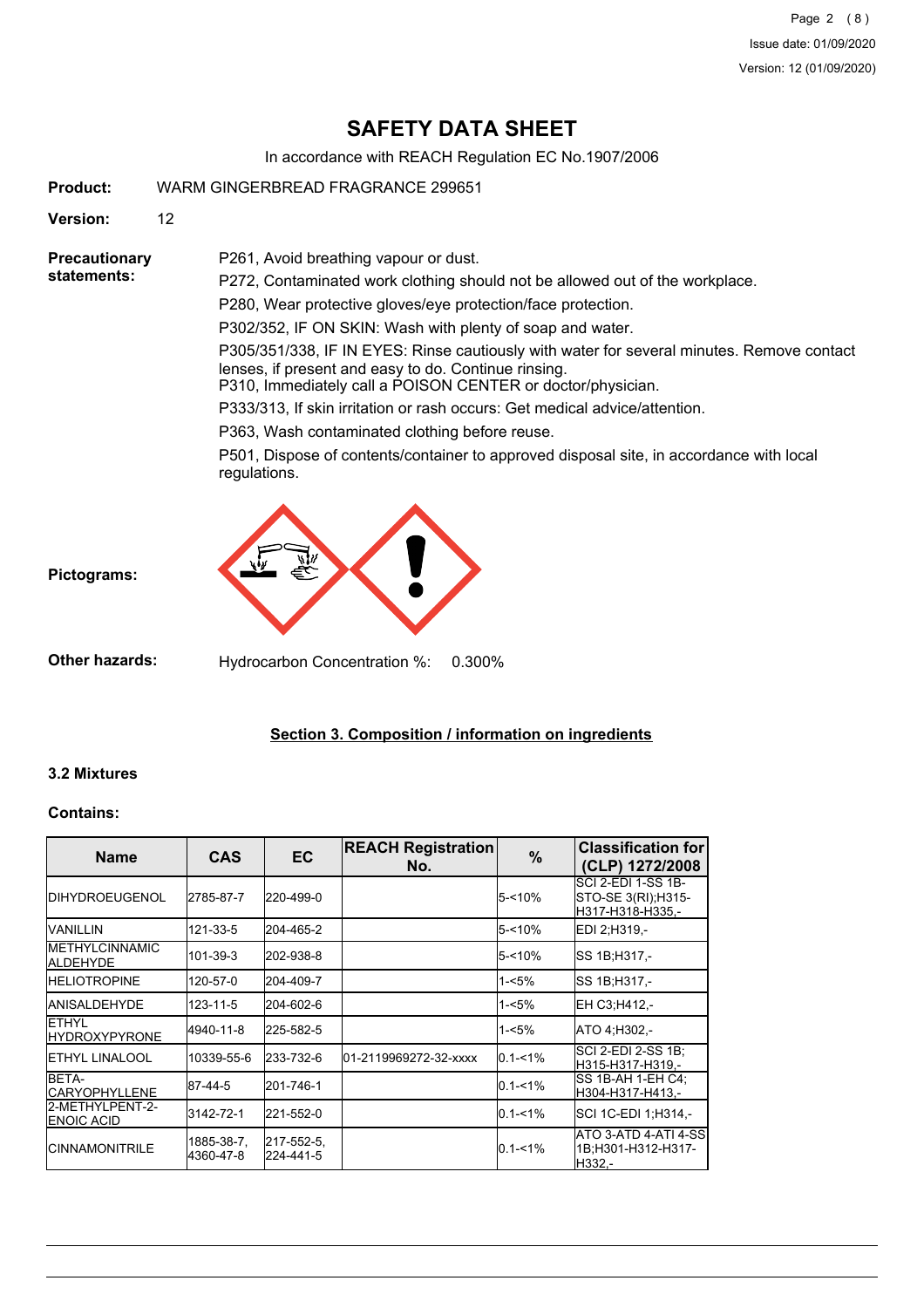Page 3 (8) Issue date: 01/09/2020 Version: 12 (01/09/2020)

# **SAFETY DATA SHEET**

In accordance with REACH Regulation EC No.1907/2006

**Product:** WARM GINGERBREAD FRAGRANCE 299651

**Version:** 12

#### **Substances with Community workplace exposure limits:**

Not Applicable

**Substances that are persistent, bioaccumulative and toxic or very persistent and very bioaccumulative, greater than 0.1%:**

Not Applicable

#### **Section 4. First-aid measures**

#### **4.1 Description of first aid measures**

IF ON SKIN: Wash with plenty of soap and water.

IF IN EYES: Rinse cautiously with water for several minutes. Remove contact lenses, if present and easy to do. Continue rinsing.

Immediately call a POISON CENTER or doctor/physician.

#### **4.2 Most important symptoms and effects, both acute and delayed**

May cause an allergic skin reaction.

Causes serious eye damage.

#### **4.3 Indication of any immediate medical attention and special treatment needed**

None expected, see Section 4.1 for further information.

#### **SECTION 5: Firefighting measures**

#### **5.1 Extinguishing media**

Suitable media: Carbon dioxide, Dry chemical, Foam.

#### **5.2 Special hazards arising from the substance or mixture**

In case of fire, may be liberated: Carbon monoxide, Unidentified organic compounds.

#### **5.3 Advice for fire fighters:**

In case of insufficient ventilation, wear suitable respiratory equipment.

#### **Section 6. Accidental release measures**

#### **6.1 Personal precautions, protective equipment and emergency procedures:**

Avoid inhalation. Avoid contact with skin and eyes. See protective measures under Section 7 and 8.

#### **6.2 Environmental precautions:**

Keep away from drains, surface and ground water, and soil.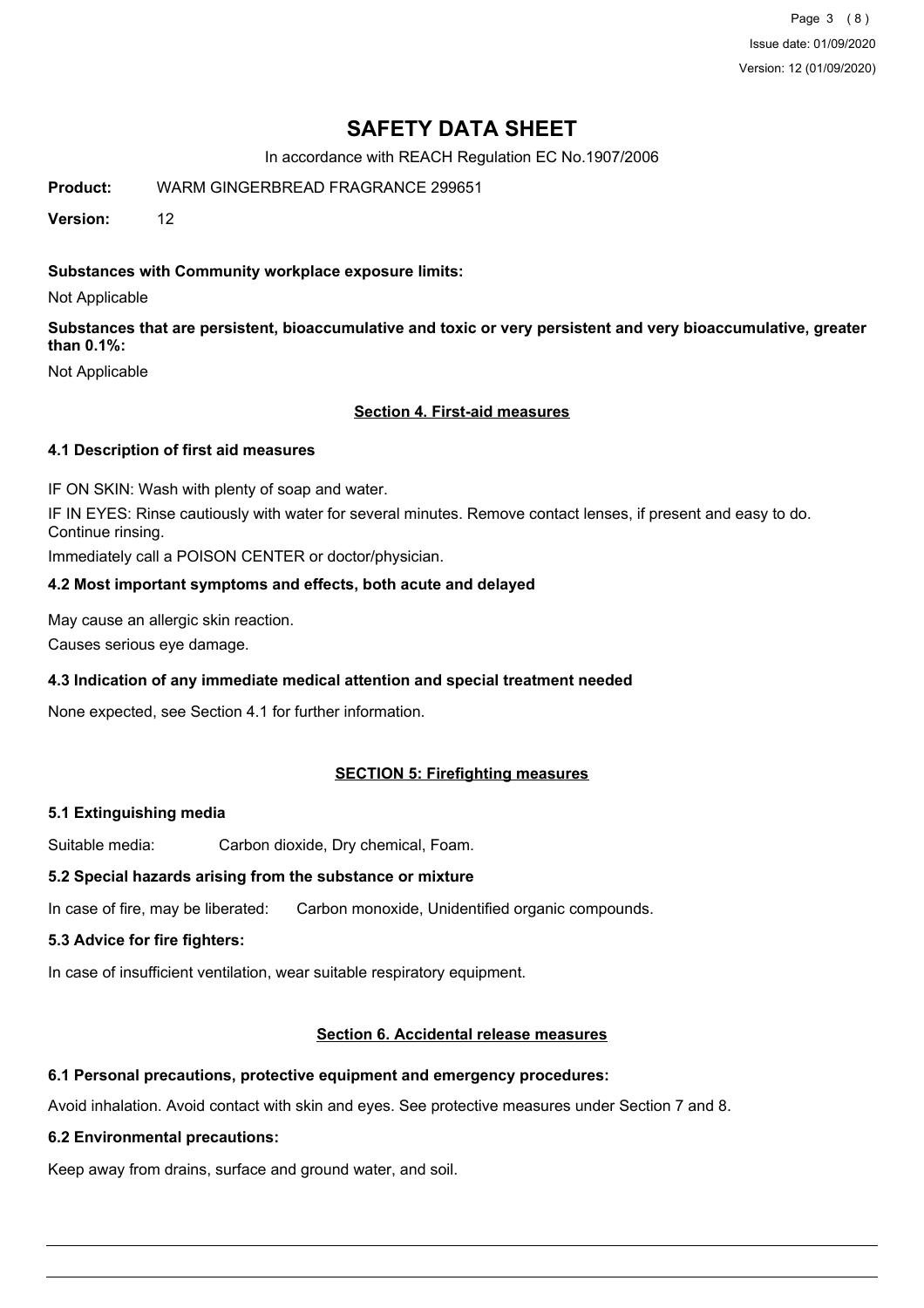Page 4 (8) Issue date: 01/09/2020 Version: 12 (01/09/2020)

# **SAFETY DATA SHEET**

In accordance with REACH Regulation EC No.1907/2006

**Product:** WARM GINGERBREAD FRAGRANCE 299651

**Version:** 12

#### **6.3 Methods and material for containment and cleaning up:**

Remove ignition sources. Provide adequate ventilation. Avoid excessive inhalation of vapours. Contain spillage immediately by use of sand or inert powder. Dispose of according to local regulations.

#### **6.4 Reference to other sections:**

Also refer to sections 8 and 13.

### **Section 7. Handling and storage**

#### **7.1 Precautions for safe handling:**

Keep away from heat, sparks, open flames and hot surfaces. - No smoking. Use personal protective equipment as required. Use in accordance with good manufacturing and industrial hygiene practices. Use in areas with adequate ventilation Do not eat, drink or smoke when using this product.

#### **7.2 Conditions for safe storage, including any incompatibilities:**

Store in a well-ventilated place. Keep container tightly closed. Keep cool. Ground/bond container and receiving equipment. Use explosion-proof electrical, ventilating and lighting equipment. Use only non-sparking tools. Take precautionary measures against static discharge.

#### **7.3 Specific end use(s):**

Fragrances: Use in accordance with good manufacturing and industrial hygiene practices.

#### **Section 8. Exposure controls/personal protection**

#### **8.1 Control parameters**

Workplace exposure limits: Not Applicable

#### **8.2 Exposure Controls**

#### **Eye / Skin Protection**

Wear protective gloves/eye protection/face protection

#### **Respiratory Protection**

Under normal conditions of use and where adequate ventilation is available to prevent build up of excessive vapour, this material should not require special engineering controls. However, in conditions of high or prolonged use, or high temperature or other conditions which increase exposure, the following engineering controls can be used to minimise exposure to personnel: a) Increase ventilation of the area with local exhaust ventilation. b) Personnel can use an approved, appropriately fitted respirator with organic vapour cartridge or canisters and particulate filters. c) Use closed systems for transferring and processing this material.

Also refer to Sections 2 and 7.

#### **Section 9. Physical and chemical properties**

#### **9.1 Information on basic physical and chemical properties**

**Appearance:** Clear colourless to pale yellow liquid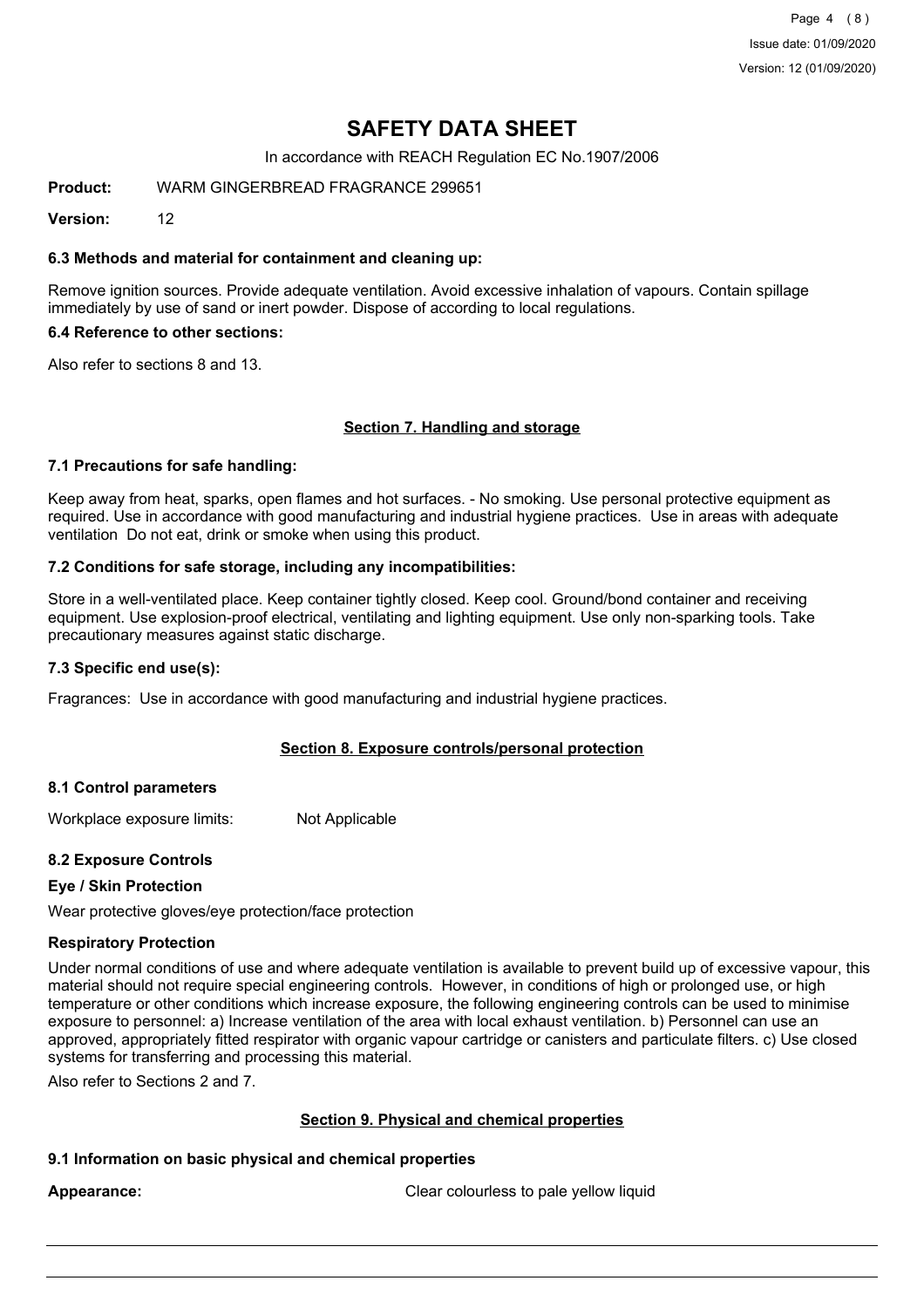Page 5 (8) Issue date: 01/09/2020 Version: 12 (01/09/2020)

# **SAFETY DATA SHEET**

In accordance with REACH Regulation EC No.1907/2006

| <b>Product:</b>              | WARM GINGERBREAD FRAGRANCE 299651             |                                              |
|------------------------------|-----------------------------------------------|----------------------------------------------|
| <b>Version:</b>              | 12                                            |                                              |
| Odour:                       |                                               | Not determined                               |
| <b>Odour threshold:</b>      |                                               | Not determined                               |
| pH:                          |                                               | Not determined                               |
|                              | Melting point / freezing point:               | Not determined                               |
|                              | Initial boiling point / range:                | Not determined                               |
| Flash point:                 |                                               | $>$ 100 °C                                   |
| <b>Evaporation rate:</b>     |                                               | Not determined                               |
|                              | Flammability (solid, gas):                    | Not determined                               |
|                              | Upper/lower flammability or explosive limits: | Product does not present an explosion hazard |
| Vapour pressure:             |                                               | 0.01145203 mmHg                              |
| Vapour density:              |                                               | Not determined                               |
| <b>Relative density:</b>     |                                               | 1.0470 - 1.0510                              |
| Solubility(ies):             |                                               | Not determined                               |
|                              | Partition coefficient: n-octanol/water:       | Not determined                               |
|                              | Auto-ignition temperature:                    | Not determined                               |
|                              | <b>Decomposition temperature:</b>             | Not determined                               |
| <b>Viscosity:</b>            |                                               | Not determined                               |
| <b>Explosive properties:</b> |                                               | Not expected                                 |
| <b>Oxidising properties:</b> |                                               | Not expected                                 |
|                              |                                               |                                              |

#### **9.2 Other information:** None available

#### **Section 10. Stability and reactivity**

#### **10.1 Reactivity:**

Presents no significant reactivity hazard, by itself or in contact with water.

#### **10.2 Chemical stability:**

Good stability under normal storage conditions.

# **10.3 Possibility of hazardous reactions:**

Not expected under normal conditions of use.

### **10.4 Conditions to avoid:**

Avoid extreme heat.

# **10.5 Incompatible materials:**

Avoid contact with strong acids, alkalis or oxidising agents.

# **10.6 Hazardous decomposition products:**

Not expected.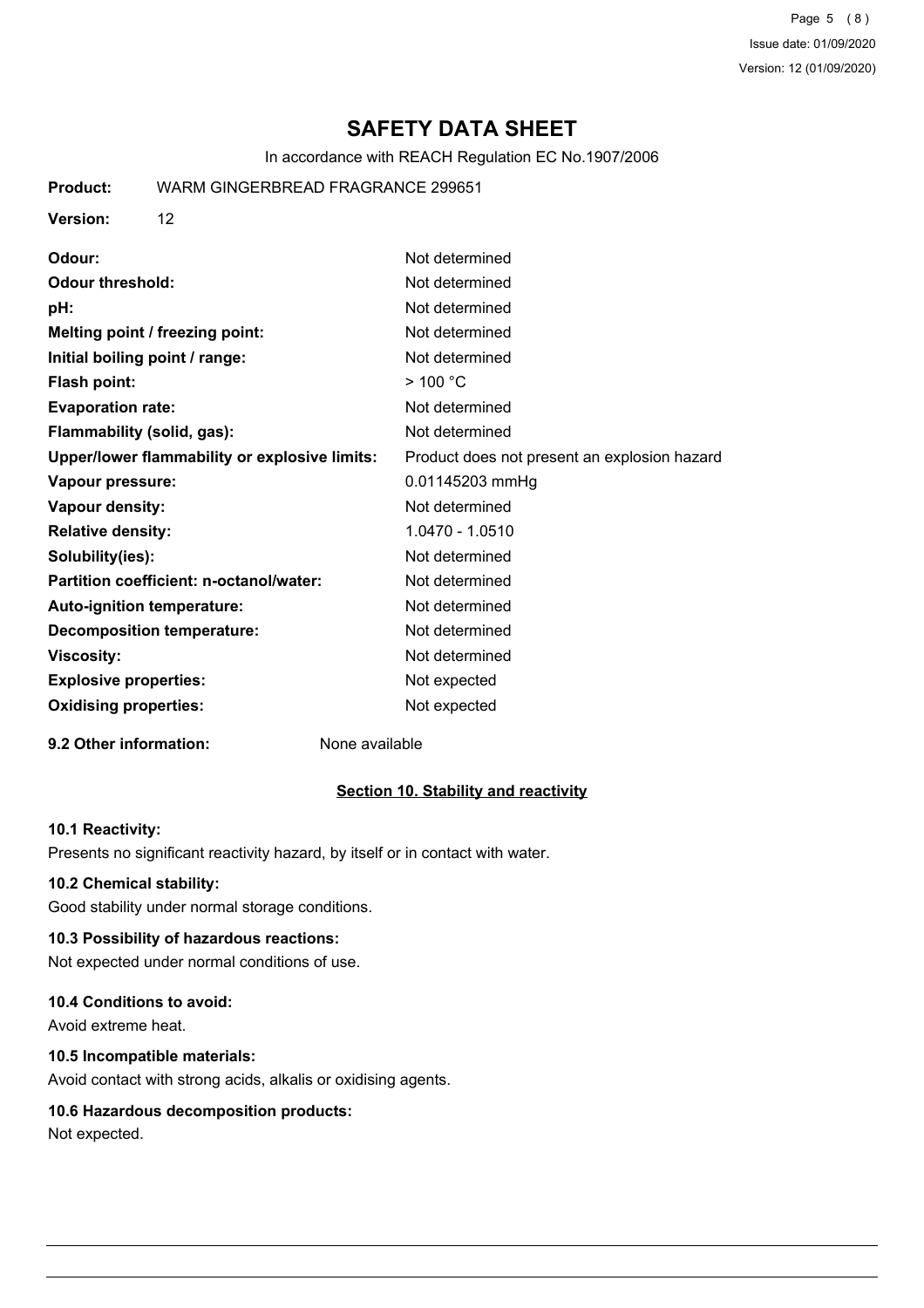# **SAFETY DATA SHEET**

In accordance with REACH Regulation EC No.1907/2006

**Product:** WARM GINGERBREAD FRAGRANCE 299651

**Version:** 12

#### **Section 11. Toxicological information**

#### **11.1 Information on toxicological effects**

This mixture has not been tested as a whole for health effects. The health effects have been calculated using the methods outlined in Regulation (EC) No 1272/2008 (CLP).

| <b>Acute Toxicity:</b>                    | Based on available data the classification criteria are not met. |
|-------------------------------------------|------------------------------------------------------------------|
| <b>Acute Toxicity Oral</b>                | >5000                                                            |
| <b>Acute Toxicity Dermal</b>              | Not Applicable                                                   |
| <b>Acute Toxicity Inhalation</b>          | Not Available                                                    |
| <b>Skin corrosion/irritation:</b>         | Based on available data the classification criteria are not met. |
| Serious eye damage/irritation:            | Eye Damage / Irritation Category 1                               |
| <b>Respiratory or skin sensitisation:</b> | Sensitization - Skin Category 1                                  |
| Germ cell mutagenicity:                   | Based on available data the classification criteria are not met. |
| Carcinogenicity:                          | Based on available data the classification criteria are not met. |
| <b>Reproductive toxicity:</b>             | Based on available data the classification criteria are not met. |
| <b>STOT-single exposure:</b>              | Based on available data the classification criteria are not met. |
| <b>STOT-repeated exposure:</b>            | Based on available data the classification criteria are not met. |
| <b>Aspiration hazard:</b>                 | Based on available data the classification criteria are not met. |

#### **Information about hazardous ingredients in the mixture**

| Ingredient                             | <b>CAS</b>             | <b>EC</b>                              | LD50/ATE Oral | LD50/ATE<br><b>Dermal</b> | LC50/ATE<br><b>Inhalation</b> | <b>LC50</b><br>Route    |
|----------------------------------------|------------------------|----------------------------------------|---------------|---------------------------|-------------------------------|-------------------------|
| <b>ICINNAMONITRILE</b>                 | 1885-38-7<br>4360-47-8 | $ 217 - 552 - 5 $<br>$ 224 - 441 - 5 $ | 100           | 1100                      | 1.5                           | Dust/mist               |
| <b>IETHYL</b><br><b>IHYDROXYPYRONE</b> | 4940-11-8              | $ 225 - 582 - 5 $                      | 1200          | Not available             | Not available                 | <b>Not</b><br>available |

Refer to Sections 2 and 3 for additional information.

### **Section 12. Ecological information**

| 12.1 Toxicity:                      | Not available |
|-------------------------------------|---------------|
| 12.2 Persistence and degradability: | Not available |
| 12.3 Bioaccumulative potential:     | Not available |
| 12.4 Mobility in soil:              | Not available |

# **12.5 Results of PBT and vPvB assessment:**

This substance does not meet the PBT/vPvB criteria of REACH, annex XIII.

**12.6 Other adverse effects:** Not available

#### **Section 13. Disposal considerations**

#### **13.1 Waste treatment methods:**

Dispose of in accordance with local regulations. Avoid disposing into drainage systems and into the environment. Empty containers should be taken to an approved waste handling site for recycling or disposal.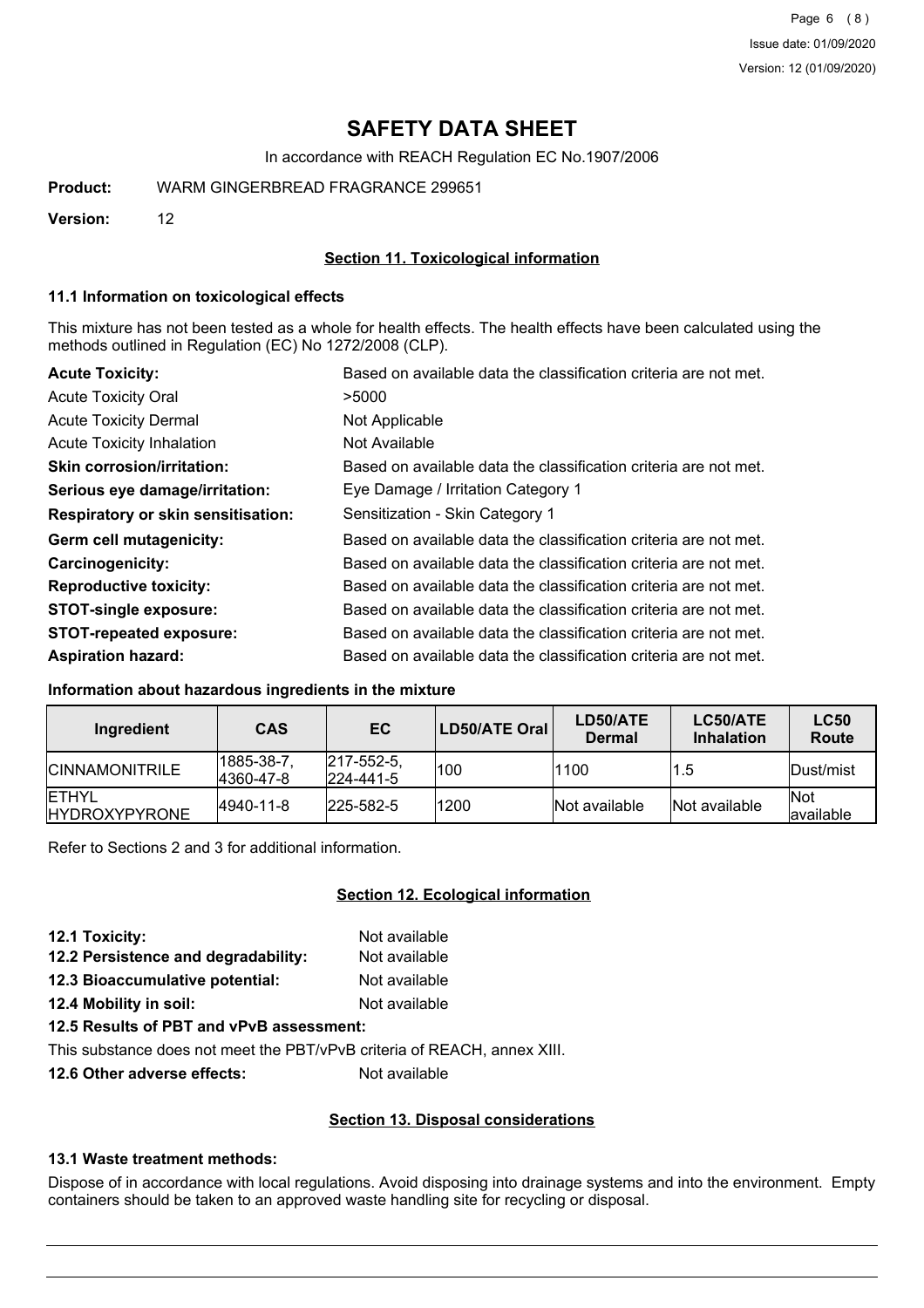Page 7 (8) Issue date: 01/09/2020 Version: 12 (01/09/2020)

# **SAFETY DATA SHEET**

In accordance with REACH Regulation EC No.1907/2006

**Product:** WARM GINGERBREAD FRAGRANCE 299651

**Version:** 12

# **Section 14. Transport information**

| Not classified                              |
|---------------------------------------------|
| $\overline{\phantom{a}}$                    |
| Not classified                              |
| Not classified                              |
| Not classified                              |
| Not environmentally hazardous for transport |
| None additional                             |
|                                             |

**14.7 Transport in bulk according to Annex II of MARPOL73/78 and the IBC Code:**

Not classified

### **Section 15. Regulatory information**

**15.1 Safety, health and environmental regulations/legislation specific for the substance or mixture** None additional

### **15.2 Chemical Safety Assessment**

A Chemical Safety Assessment has not been carried out for this product.

### **Section 16. Other information**

| <b>Concentration % Limits:</b>  | EDI 1=50.00% EDI 2=14.81% EDI 2A=14.39% SS 1=16.67% |
|---------------------------------|-----------------------------------------------------|
| <b>Total Fractional Values:</b> | EDI 1=2.00 EDI 2=6.75 EDI 2A=6.95 SS 1=6.00         |

#### **Key to revisions:**

SECTION 3: Composition/information on ingredients

### **Key to abbreviations:**

| <b>Abbreviation</b> | Meaning                                                            |
|---------------------|--------------------------------------------------------------------|
| AH <sub>1</sub>     | Aspiration Hazard Category 1                                       |
| ATD <sub>4</sub>    | Acute Toxicity - Dermal Category 4                                 |
| ATI <sub>4</sub>    | Acute Toxicity - Inhalation Category 4                             |
| ATO <sub>3</sub>    | Acute Toxicity - Oral Category 3                                   |
| ATO 4               | Acute Toxicity - Oral Category 4                                   |
| EDI <sub>1</sub>    | Eye Damage / Irritation Category 1                                 |
| EDI <sub>2</sub>    | Eye Damage / Irritation Category 2                                 |
| EH <sub>C3</sub>    | Hazardous to the Aquatic Environment - Long-term Hazard Category 3 |
| EH C4               | Hazardous to the Aquatic Environment - Long-term Hazard Category 4 |
| H301                | Toxic if swallowed.                                                |
| H302                | Harmful if swallowed.                                              |
| H304                | May be fatal if swallowed and enters airways.                      |
| H312                | Harmful in contact with skin.                                      |